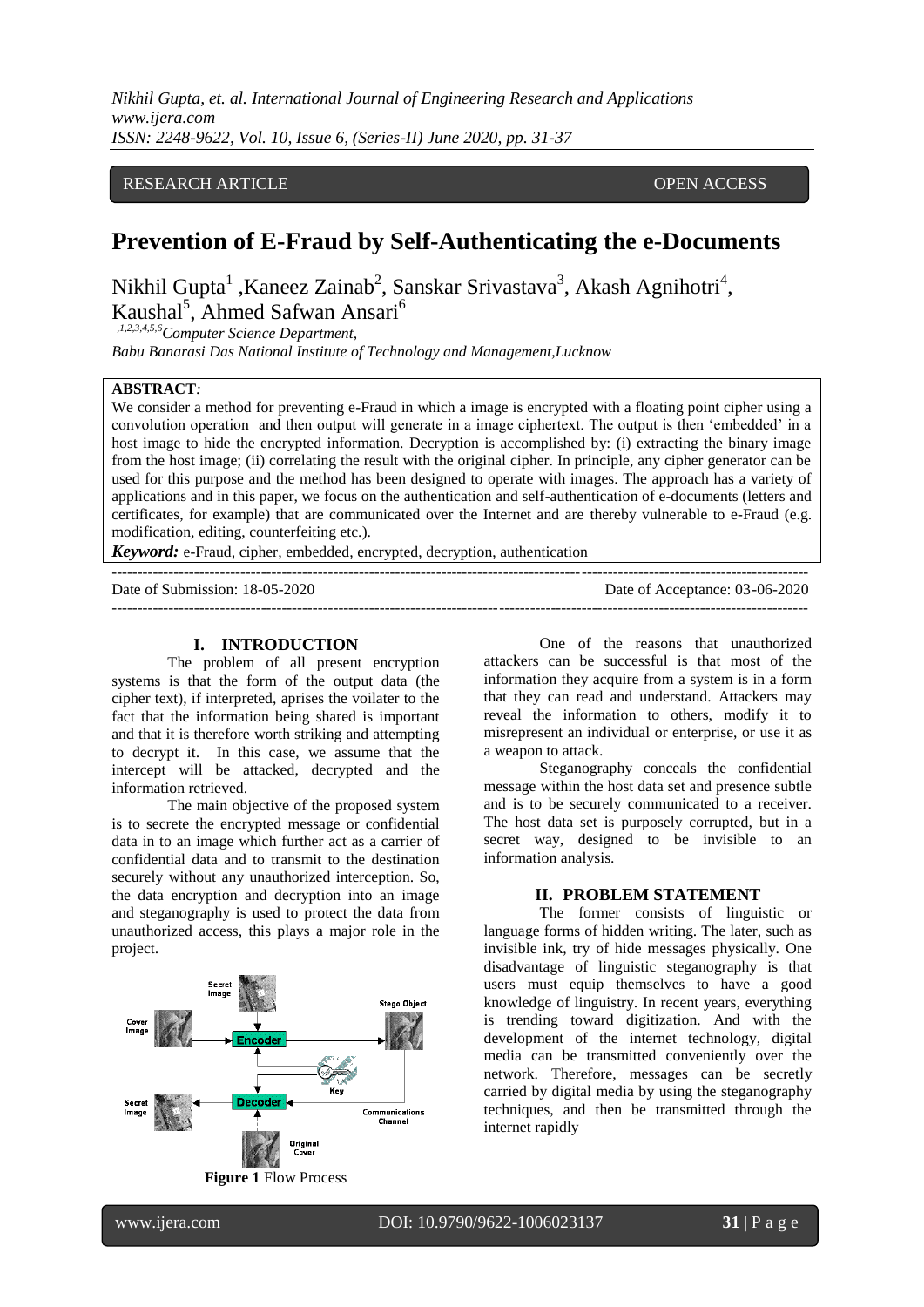# **III. SOFTWARE REQUIREMENT SPECIFICATION**

This part depicts about the prerequisites. It determines the equipment and programming prerequisite that are needed for software to keeping in mind the end goal, to run the application appropriately. The Software Requirement Specification (SRS) is clarified in point of interest, which incorporates outline of this exposition and additionally the functional and non-practical necessity of this thesis

#### **a. General Description**

The reason behind the framework prerequisites and determination record is to depict the assets and administration of those assets utilized as a part of the configuration of the Public Key Cryptosystem for information partaking in distributed storage. This framework necessity and particular will likewise give insights with respect to the utilitarian and nonuseful prerequisites of the venture.

# **b. Users Perspective**

The Characteristic of this task work is to give information adaptability security while sharing information through cloud. It gives a proficient approach to share information through cloud.

# **c. Non Functional Requirement**

Non utilitarian necessities are the prerequisites which aren't straightforwardly having an area with the precise capacity gave by the framework. This gives the standards which will be utilized to end up the operation of a framework instead of particular practices.

This can be utilized to relate the rising structure properties, as an example , immovable quality, reaction time and store inhabitancies. Here again they need to portray objectives on the system, as an example , the capacity of the info yield devices and data representation used as a bit of structure interfaces. In all probability all non-helpful essentials are often concerning the system as whole instead of to individual structure highlights. This suggests they are every now and again essential appear differently in relation to the individual commonsense necessities. Non utilitarian necessity gets through the client needs, in sight of paying plan limitations, hierarchical approaches, and therefore the requirement for interoperability with other programming and equipment frameworks.

The going with non-valuable requirements are meriting thought.

 $\Box$  Security: The framework ought to permit a secured correspondence between information proprietor and beneficiary.

 Reliability: The system should be trustworthy and ought not corrupt the execution of the present structure and should not to provoke the hanging of the structure.

# **d. System Requirement**

**Hardware Requirement**

- **Processor :** intel/amd
- **Keyboard :** 104 Keys
- **Floppy Drive :**1.44 MB MHz Pentium III
- **RAM :** 128 MB **Hard Disk :** 10 GB
- **Monitor :**14<sup>2</sup> VGA COLOR
- **Mouse :**Logitech Serial Mouse
- **Disk Space :** 1 GB

#### **Software Requirements**

| <b>Operating System</b>  |         | Win 2000/ XP    |
|--------------------------|---------|-----------------|
| <b>Server</b>            |         | Apache          |
| Tomcat                   |         |                 |
| <b>Technologies used</b> | $\cdot$ | Java, Servlets, |
| JSP, JDBC                |         |                 |
| <b>JDK</b>               |         | $:$ Version 1.7 |
| <b>Database</b>          | :       | $My$ SQL 5.0    |

#### **e. Feasibility Study**

 Believability is the determination of paying little respect to whether an undertaking justifies action. The framework followed in building their strength is called acceptability Study, these kind of study if a task could and ought to be taken.

Three key thoughts included in the likelihood examination are:

- $\triangleright$  Technical Feasibility
- $\triangleright$  Economic Feasibility
- **Department** Feasibility

# **f. Technical Feasibility**

 Here it is considered with determining hardware and programming, this will effective fulfil the client necessity the specialized requires of the framework should shift significantly yet may incorporate.

 $\div$  The office to create yields in a specified time.

\* Reaction time under particular states.

 $\triangle$  Capacity to deal with a particular segment of exchange at a specific pace.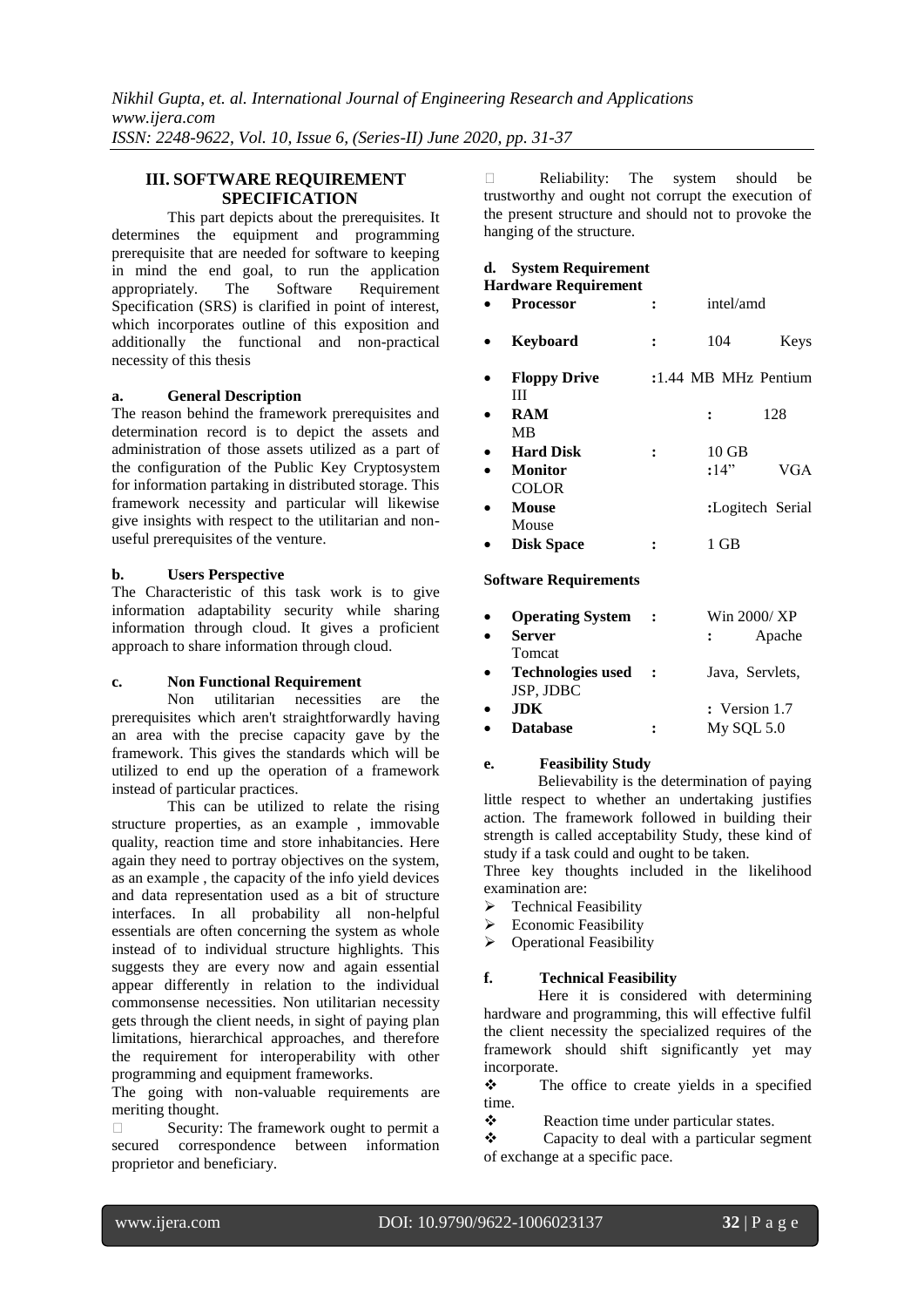#### **g. Economic Feasibility**

Budgetary examination is the often used system for assessing the feasibility of a projected structure. This is more usually acknowledged as cost/favourable position examination. The method is to center the focal points and trusts are typical casing a projected structure and a difference them and charges. These points of interest surpass costs; a choice is engaged to diagram and realize the system will must be prepared if there is to have a probability of being embraced. There is a consistent attempt that upgrades in exactness at all time of the system life cycle.

#### **h. Operational Feasibility**

It is for the foremost part identified with human association and supporting angles. The focuses are considered:

- What alterations will be carried through the framework?
- What authoritative shapes are dispersed?
- What new aptitudes will be needed?
- Do the current framework employee's individuals have these aptitudes?
- If not, would they be able to be prepared over the span of time?

# **i. Resource Requirement**

#### **Java**

Java is a stage autonomous programming dialect. It is outline to be basic and convenient crosswise over diverse stages.

The java programming vernacular is an unusual state tongue that can be portrayed by most of the going with in vogue expressions:

- > Object oriented
- $\sum_{\text{Archite}}$
- $\triangleright$  Architecture neutral<br> $\triangleright$  Portable
- > Portable<br>> Robust
- A<br>
Robust<br>
Dynam
- Dynamic
- $\triangleright$  Secure

The Java API is a broad social affair of moment programming fragments that give various profitable limits, for instance, graphical customer interface (GUI) contraptions. The Java API is accumulated into collections of correlated classes and interfaces; these collections are recognized as packs.

Java stage gives you the accompanying elements:

> The essentials: Items, strings, strings, numbers, info, yield, information structures, framework properties, date, time et cetera.

 **Applets:** The arrangement of traditions utilized by applets.

 **Networking:** URLs, TCP, UDP attachments, and IP addresses.

**EXECUTE:** Internationalization: Help for composing projects that could be restricted for clients around the world. Projects can naturally adjust to particular local people and be shown in the suitable dialect.

**Security:** Mutually low level and abnormal state, together with electronic marks, open and private key administration, right of entry control and authentications.

 **Software components:** Recognized as JavaBeans, could connect to existing parts structural designs.

 **Object Serialization:** Let's Permits lightweight tirelessness and correspondence by means of Remote Method Invocation (RMI).

 **Java Database Connectivity (JDBC):**  Give consistent entree to an extensive variety of social databases.

Advantage of java technology:

 $\triangleright$  **Get started quickly:** In spite of the fact that the java programming dialect is an intense article arranged dialect, it is anything but difficult to learn, particularly for software engineers effectively acquainted using C or C++.

 **Write less code:** Examinations of undertaking estimationsadvise that a framework built in the java language tongue shall be 4 times more diminutive compare tosimilar program in C++.

 **Write better code:** Java dialect energizes great coding rehearsals and its trash gathering serves to evade memory spills. Its item introduction, its javaBeans segment building design and its far reaching, effectively extendible API let's to use again other individuals tried code and present less bugs.

 **Develop programs more quickly:** Headway time can be as much as twice as speedy against making the similar program in C++.

 **Write once, run anywhere:**Since 100% immaculate java projects are ordered into system autonomous byte codes, run reliably on whichever java stage.

 **Distribute software more easily:** Update applets smoothly from a middle server. The applets misuse the segment of allocating new classes could be stacked "on the fly", without recompiling the whole system.

#### **Java Server Page**

Java Server Pages development allows you to put scraps of servlet coding particularly into a substance based record. A java server page is a substance based record that holds two sorts of substance: static format data, which should be imparted in several substance based association, for instance, XML, WML, HTML and Java server page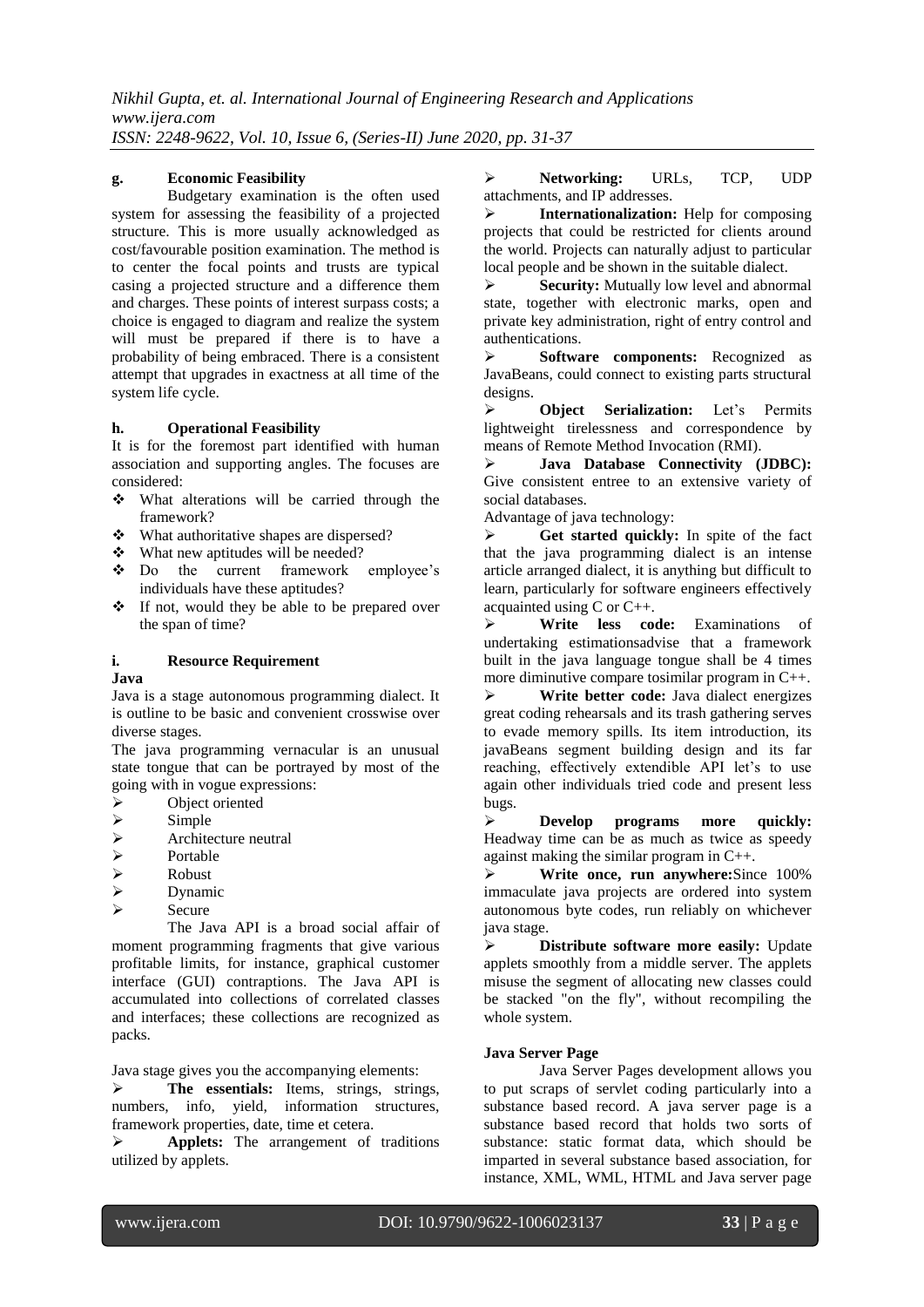segments, which choose how the page fabricates component content.

**Java Server Page (JSP):**An extensible Web innovation that make use of layout information, custom components, scripting dialects, and server side Java programming language articles to homecoming element substance to a customer. As indicated by JSP model1 we can build up the application as:



**Figure 2. Architecture of jsp model 1**

Commonly the layout information is XML/HTML components, and as a rule the customer is a Web programs. According to above replica the presentation method of reasoning must be executed in java server page and the business justification must be realized as a component of Javabean and this model assist us in disconnecting the appearance and business basis.

For sweeping extent reaches out instead of using model1 it is perfect to use model2 Model View Controller. Struts structure is in light of model 2.JSP allows you to specific the dynamic bit of your pages with the static HTML. Here it just makes the steady HTML in the run of the mill way, using any Web page building mechanical assemblies it frequently uses. Here again encase the dynamic code for the parts in exceptional labels, the greater part of which begin with "<%" and end with "%>". You ordinarily give your record a .jsp augmentation, and regularly introduce it in wherever you could put a typical Web page.

Despite the fact that what you compose frequently seems more like a customary HTML record compare to a servlet, in the background, the java server page just acquires change over to an average servlet, through the static HTML basically being printed to the yield stream joined with the servlet's organization method.

#### **JavaScript**

Java Script is a one of the object oriented; lightweight, script based computer programming language dialect tongue which was made by Netscape Communication Corporation. JavaScript holds the change equally client and server parts of application of Web program and the client side; this could be employ to form programs which are implemented by a Web program inside the association of a Web page on the server side, this should be employed to make a Web server programs which could deal with information set up together by a Web project and thereafter overhaul the program's showcase moreover.

Despite the fact that JavaScript underpins client and server Web programming, this lean toward JavaScript at customer side programming subsequent to a large portion of the programs bolsters this one. JavaScript is as simple as to study as HTML, and JavaScript explanations could be incorporated in HTML reports by encasing the announcements among a couple of scripting labels.

#### **Here there are a couple of issues we can do with JavaScript**

- Approve the substance of a structure and build computations.
- Include looking over or changing information to the Browser's status line.
- Invigorate pictures or pivot pictures that change when we shift the mouse above them.
- Identify the program being used and presentation distinctive substance for diverse programs.
- Identify introduced modules and inform the client if a module is needed.
- JavaScript can do a great deal more with JavaScript, including making whole application.

#### **JavaScript and Java are altogether diverse dialects. A couple of the obvious contrasts are:**

 Java applets are usually indicated for a situation inside the web chronicle; JavaScript could impact every bit of the Web report itself.

 JavaScript is most suitable to essential applications and inserting instinctive components to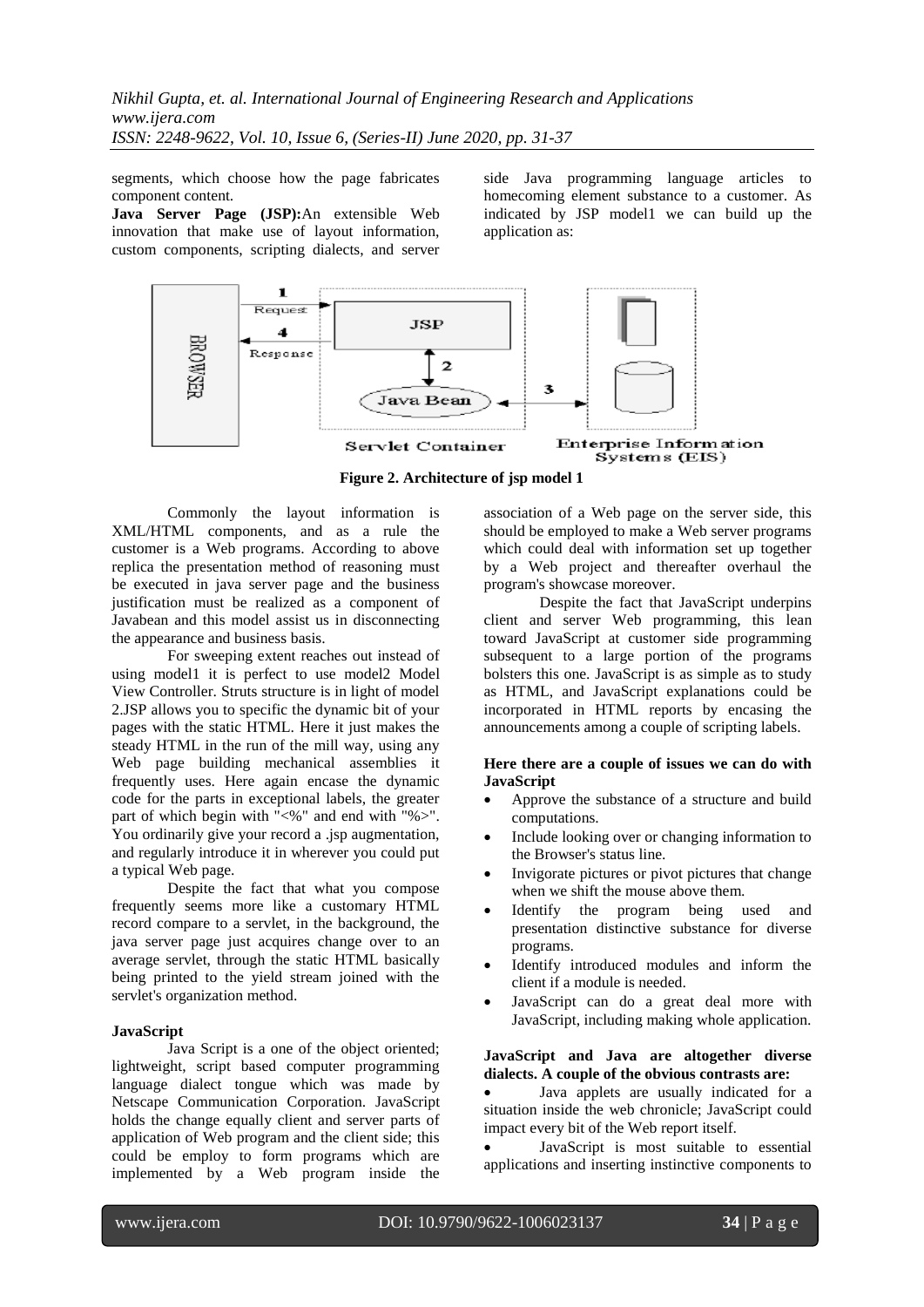Web pages and Java could be used for amazingly multifaceted applications.

Here there are various distinctive complexities yet the fundamental object to review is that JavaScript and Java are autonomous lingos. They are together useful for unmistakable objects; really they could be used both to join their ideal circumstances.

# **JDBC**

JDBC with a last goal to set a selfadministering database benchmark API for java made database blend, or JDBC. This offers a non specific SQL database access portion that provides an expected interface to a mixed pack of RDBMS. This trustworthy interface is refined in the use of "unit" database framework units, or drivers. On the off chance that a database merchant wishes to have JDBC strengthen, he or she can allot to the driver to every stage that the database and java keep running on. To get a more expansive attestation of JDBC, sun builds up JDBC's system concerning ODBC. Java database integration gives uniform access to an extensive variety of social databases. MS Access databases are utilized for rapidly overhauling the store table.

Plan objectives for JDBC are as per the following:

# **SQL Level API**

The organizers experience that their essential objective was to portray a SQL interface for java. Yet not the most diminished database interface level achievable, this is an adequately low level for strange state devices and APIs to be made. Then again, it is at an adequately abnormal state for application programming architect to use it surely. Finishing this target looks into future mechanical assembly shippers to "make" JDBC code and to cover countless difficulties from the end customer.

## **SQL Conformance**

SQL sentence structure changes as this movement from database shipper to database vender. With an end target to support a wide grouping of traders; JDBC will authorize every investigation articulation to be moved out through this to the basic database driver. This authorizes the integration unit to grip non-standard usefulness in approach that is appropriate for their clients.

### **JDBC must be implemented on top of basic database interfaces**

The JDBC SQL API must "sit" on top of other fundamental SQL level APIs. This target grants JDBC to use active ODBC level drivers by the usage of an item interface. This interface could be making an elucidation of JDBC calls to ODBC and the other route around.

 **Give a java interface that is steady with whatever is left of the java framework**

As of java's affirmation in the customer gathering thusly for, the makers feels that they should not to wander away from the present blueprint of the middle java structure.

# **Keep it simple**

These objective likely shows up in all products outline objective postings. JDBC is no special case. Sun considered that the configuration of JDBC ought to be extremely basic, taking into account stand out strategy for finishing an undertaking for every component. Permitting copy usefulness just server to confound the client of the API.

# **Keep the common cases simple**

Since as a general rule, the typical SQL calls utilize the software engineers are straightforward INSERT's, SELECTs, UPDATE's and DELETE's these request should be anything but difficult to perform with JDBC. Be that as it may, more intricate SQL explanations ought to likewise be conceivable.

# **IV. MODULE DESCRIPTION**

# **Number of Modules**

After careful analysis the system has been identified to have the following modules:

- **1. File Upload And Encryption**
- **2. Hiding Text**
- **3. Text Extraction**
- **4. Decryption**

# **i. File Upload And Encryption:**

Admin upload the files using filename and fileid. The user will search the uploaded files and choose file and send request to admin. Admin view the user requested file and send secret key with image during which text embed into the image .The binary image should be converted in to dam of bytes using serialization. The key will encrypt using an encryption algorithm. Use the encryption function to encrypt the numeric plaintext values using the general public key. The encrypted function gives an integer value, and then converts the integer value in to hexadecimal value. Concatenate the hexadecimal value to make a cipher text.

# **ii. Hiding Text:**

Steganography is that the process of hiding the one information in to other sources of data like text, image or audio file in order that it's not visible to the natural view. Here, the image is encrypted, then encrypted information hidden during a host image it's an easy approach to embedding a message in to the image. The Least Significant Bit insertion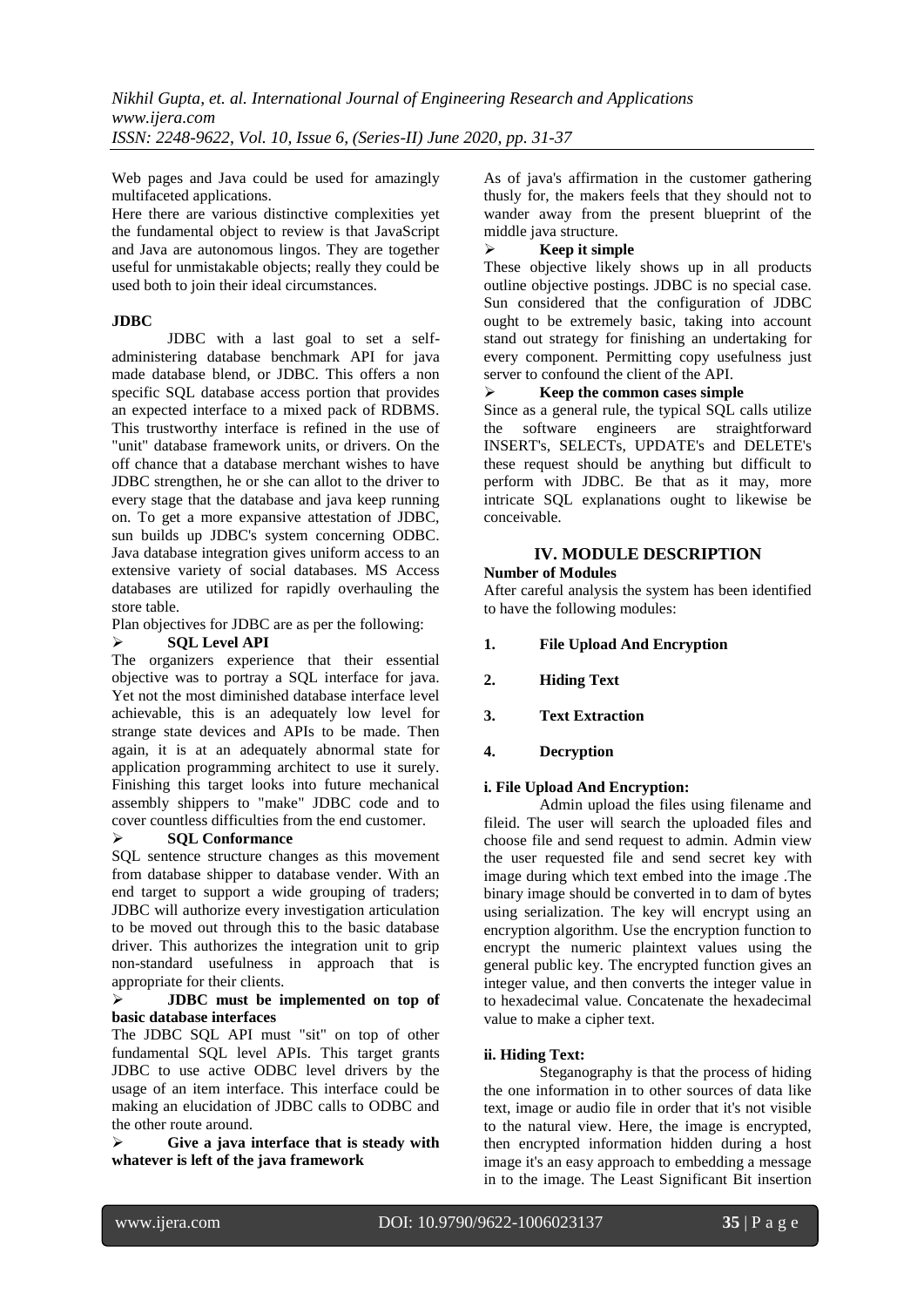varies consistent with number of bits in a picture . The encrypted text is hiding in changed to the little bit of secret message. The encrypted information is hidden during a cover image is named as stegoimage. The stego key's wont to extract the hidden data from a stegoimage. The stego key's a secret key wont to protect the hidden message in a picture .

#### **iii. Text Extraction:**

The hidden text is extracted from the host image employing a stego key. The stego key's wont to extract the text from the image. Extract the text from an image; finally get the key data and therefore the hidden message stored during a file.

#### **iv. Decryption:**

The encrypted information extract from a picture and employing a private key to decrypt the hiddenmessage. Break the ciphertext into small blocks of knowledge that are an equivalent length because the public key modulus. The blocks of data containing a hexadecimal string. Use the decryption function to decrypt the integer values using the private key. Represent each decrypted value as a pair of bytes. By using decryption the ciphertext convert in to dam of bytes .After decryption the bytes converted in to binary image using deserialization.



**Figure 2.** DFD Admin Session



**Figure 3.** DFD User Session

### **V. RESULT**

E-Fraud Prevention based on the Self-Authentication of e-Documents techniques make changes in the data to such an extent that data quality gets improved. e-Fraud Prevention based on the Self-Authentication of e-Documents techniques are used to cater to such scenarios because they are able to recover original data from watermarked data and ensure data quality to some extent. However, these techniques are not robust against malicious attacks—particularly those techniques that target some selected tuples for watermarking. In this paper, a novel e-Fraud Prevention based on the Self-Authentication of e-Documents is presented. The main contribution of this work is that it allows recovery of a large portion of the data even after being subjected to malicious attacks. A number of experiments have been conducted with different number of tuples attacked. The results of the experimental study show that, even if an intruder deletes, adds or alters up to 50 percent of tuples, e-Fraud Prevention based on the Self-Authentication of e-Documents is able to recover both the embedded watermark and the original data.

#### **VI. CONCLUSION**

E-Fraud Prevention based on the Self-Authentication of e-Documents is a really interesting subject and outside of the mainstream cryptography and system administration that most of us deal with day after day.

Steganography can be used for hidden communication. A stego-key has been applied to the system during embedment of the message into the cover image.

The master work of this application is in supporting any type of pictures without need to convert to bitmap, and lower limitation on file size to hide, because of using maximum memory space in pictures to hide the file.

Since ancient times, man has found a desire in the ability to communicate covertly. The recent explosion of research in watermarking to protect intellectual property is evidence that steganography is not just limited to military or espionage applications. Steganography, like cryptography, will play an increasing role in the future of secure communication in the "digital world".

#### **Future Scope**

We can use this technique in mobile phone for images authentication and every place where we are using images. We can encrypt image using Advanced Encryption Techniques then store in another image it will provide more security.